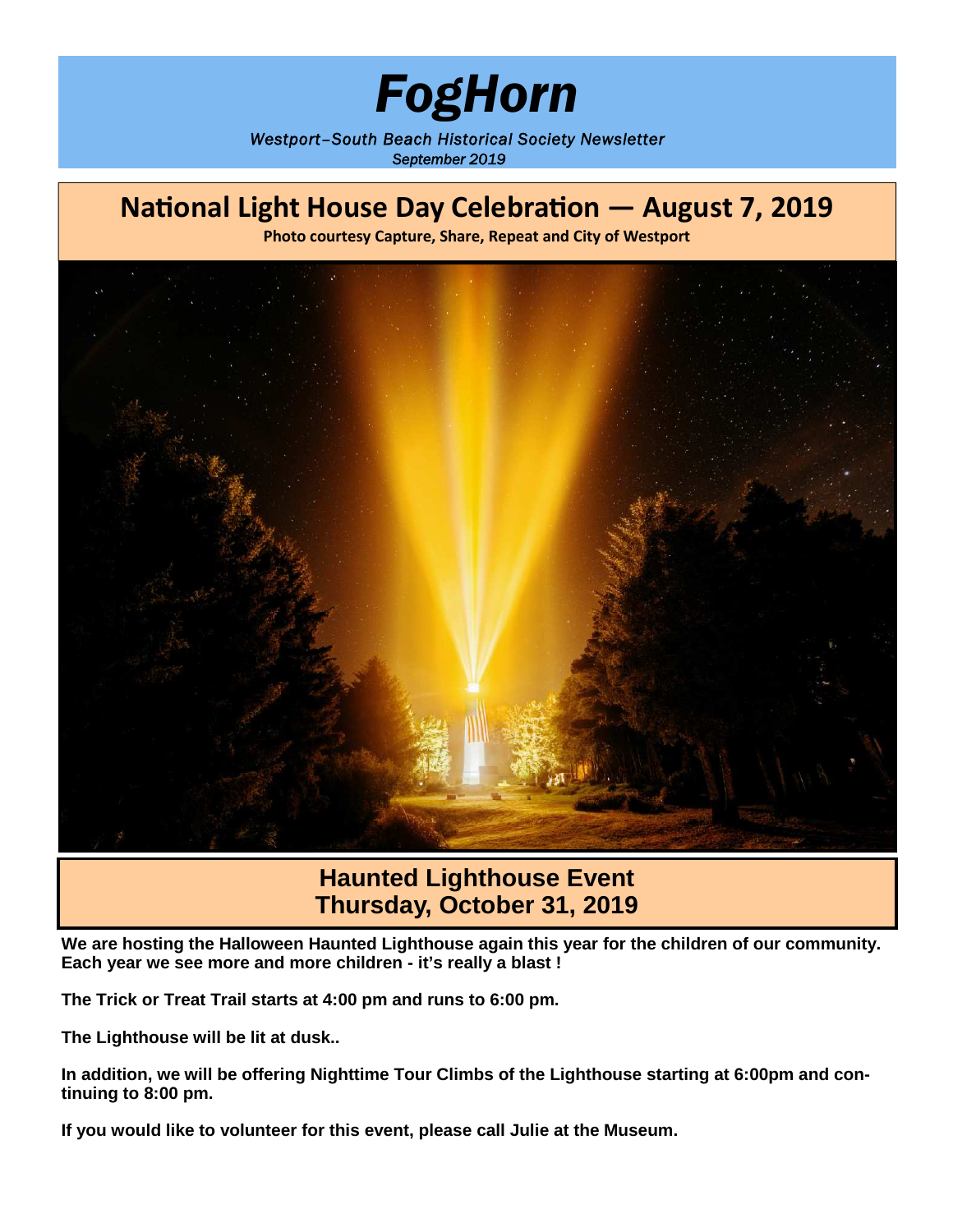## *Page 2 FogHorn September 2019*

### **WESTPORT-SOUTH BEACH HISTORICAL SOCIETY 2019 BOARD OF TRUSTEES**

**President** Pete Eberle Term Jan 2019 - Dec 2021

**Vice President** Evelyn Robinson Term Jan 2019 – Dec 2021

**Secretary** Bobbi Willard Term Jan 2017 – Dec 2019

**Treasurer Sherrie Williams** Term Jan 2018 – Dec 2020

**Board Position I** Winnie Cragg Term Jan 2017 – Dec 2019

**Board Position II ~~~ OPEN ~~~** Term Jan 2019 – Dec 2021

**Board Position III ~~~ OPEN ~~~** Term Jan 2017 – Dec 2019

Board Position IV Nicki Kollar Term Jan 2018 - Dec 2020

Board Position V Kimmi Kerns Term Jan 2018 – Dec 2020

**Executive Director John Shaw johnshaw98520@gmail.com** B

Co

Co

CO

CO

 $\bullet$ 

**Education/Operations Manager Julie Smith** Julie.Smith.wsbhs@gmail.com

### *The FogHorn is a publication of the Westport-South Beach Historical Society*

Editor: Kimmi Kerns

(360) 268-0078

www.wsbhs.org

### Message from your President - Pete Eberle



As the summer seasons comes to an end, I want to thank all of our volunteers and staff for all the hard work they have put in to make this happen. We have been open more days and total hours this year than in previous years. This has been due in part to the great team of work campers that have spent the summer here. John and Julie have once again done a wonderful job doing all the leg work to organize and keep our volunteers happy and busy. Also I would like to give a shout out to our board members who have taken on the extra load of keeping the organization running in the right direction.

As some of you know we have been short a couple of board members for the past year. Our prospects for filling those positions have not improved so we are proposing to move ahead with less members of the board. So at the October meeting be prepared to see another by-laws revision.

Looking forward to the coming year we are hoping to renew the City of Westport's support of our organization via LTAC funding. Without this we would be hard pressed to accomplish our mission. So a big thank you to Westport, its residents and business owners for their support.

I hope all of you, our members, have had a great summer. Now that it is over and you need something to do to fill your time, please consider volunteering at the museum or lighthouse. We always have projects that we need help with and openings for watch standers. I Hope to see you all at our next quarterly and annual meeting this fall.

### $\triangle$  $\triangle$ **CANDY NEEDED FOR HAUNTED LIGHTHOUSE Thursday, October 31st**

**OP OP OP OP OP OP OP OP** 

This event gets bigger and better every year. But we need your help!

Last year we went through 60 bags of candy and we ran out at the end and had to shut down early.

**PLEASE, PLEASE...we need donations of candy! We**  $\bigcirc$  estimate that we need at least 75 big bags this year.

Please drop off your candy donations at the Museum or  $\mathbf \nabla$  vou can bring them to the October membership meeting. Also, if you can volunteer at the event, please contact Julie at the Museum.

*www.wsbhs.org / (360) 268-0078*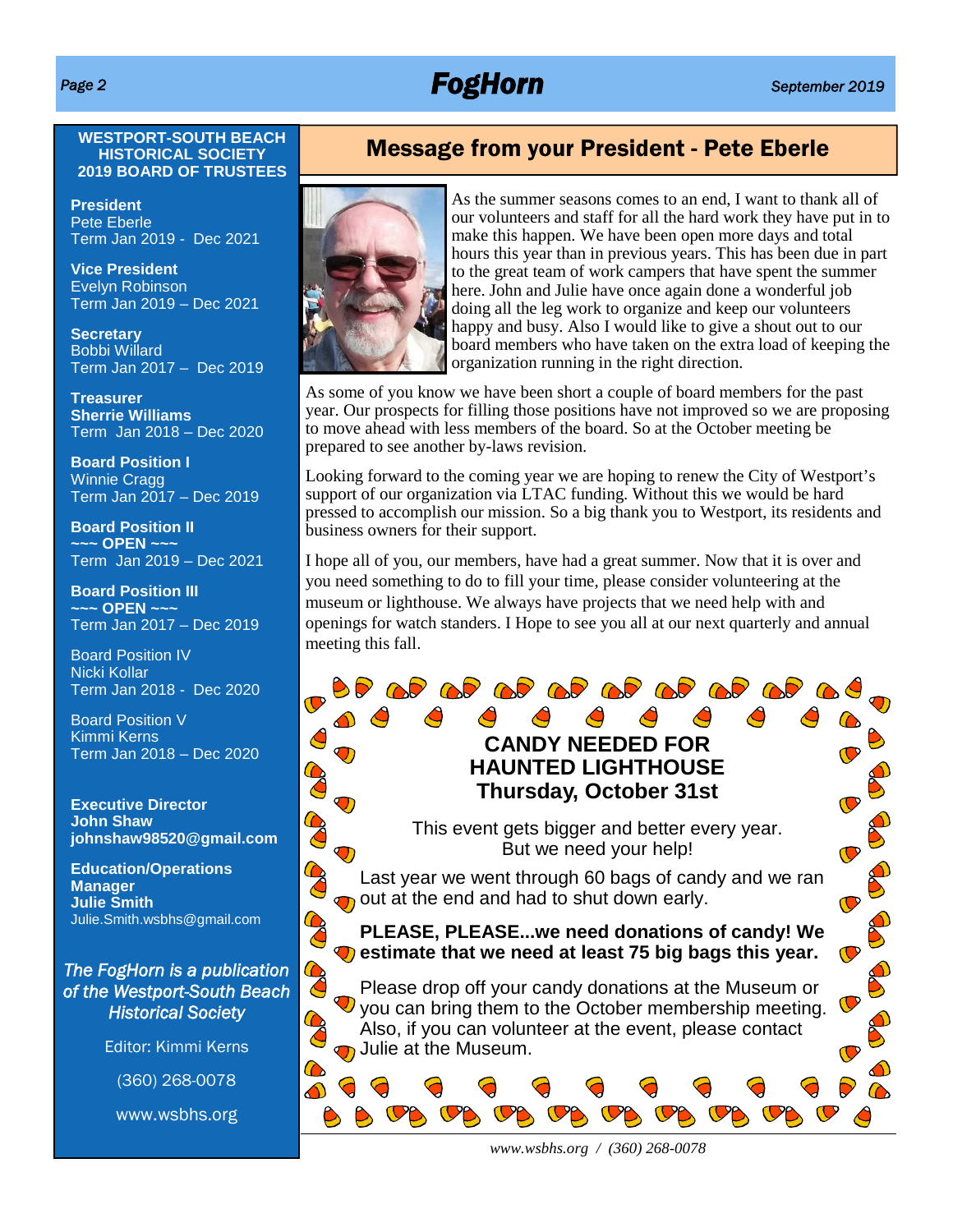## *September 2019 FogHorn Page 3*

## Executive Director's Corner - John Shaw

## **Traditions**

It is almost "Mission" with the Historical Society to embrace "Tradition".

From Merriam-Webster **: "***the handing down of information, by word of mouth or by example from one generation to another without written instruction".* We collect information, save buildings and artifacts as well as ephemera, but traditions can be passed down to the next generation in other ways.



One of our friends among the Lighthouse community shared a picture with us recently that put this into context. A young lady visiting the Lighthouse was watching the video scroll at the base of the Grays Harbor Lighthouse while waiting to climb with her family, and they excitedly noticed that she came up on the big screen. Ciara Kimball was our Lighthouse ballerina whose picture during the 120th Anniversary of first lighting gained a real following on social media.

So this year we have a picture in front of that picture to share as a reminder, but that made me wonder. We have many individuals and families who have a tradition of a yearly visit to Westport and the lighthouse.



Ciara's Grandmother, Carol Webster, is a serious Lighthouse aficionado. I had to run this down and contacted her as to how often Carole and her family visit the Grays Harbor Lighthouse. The answer was every year. Wow! Really - every year? The next picture I received from Carole to prove the point, really cemented in my mind their family "tradition". Carole's picture of our Lighthouse ballerina Ciara as an infant with her mother in front of the Lighthouse is very special. Carole's yearly trips down the West Coast with her family are a great example of how "Tradition" works from one generation to the next.



*Ciara's Mom, Cathy holding baby Ciara*





*Ciara & Cathy 2019 The Kimball clan carrying on the tradition*

*www.wsbhs.org / (360) 268-0078*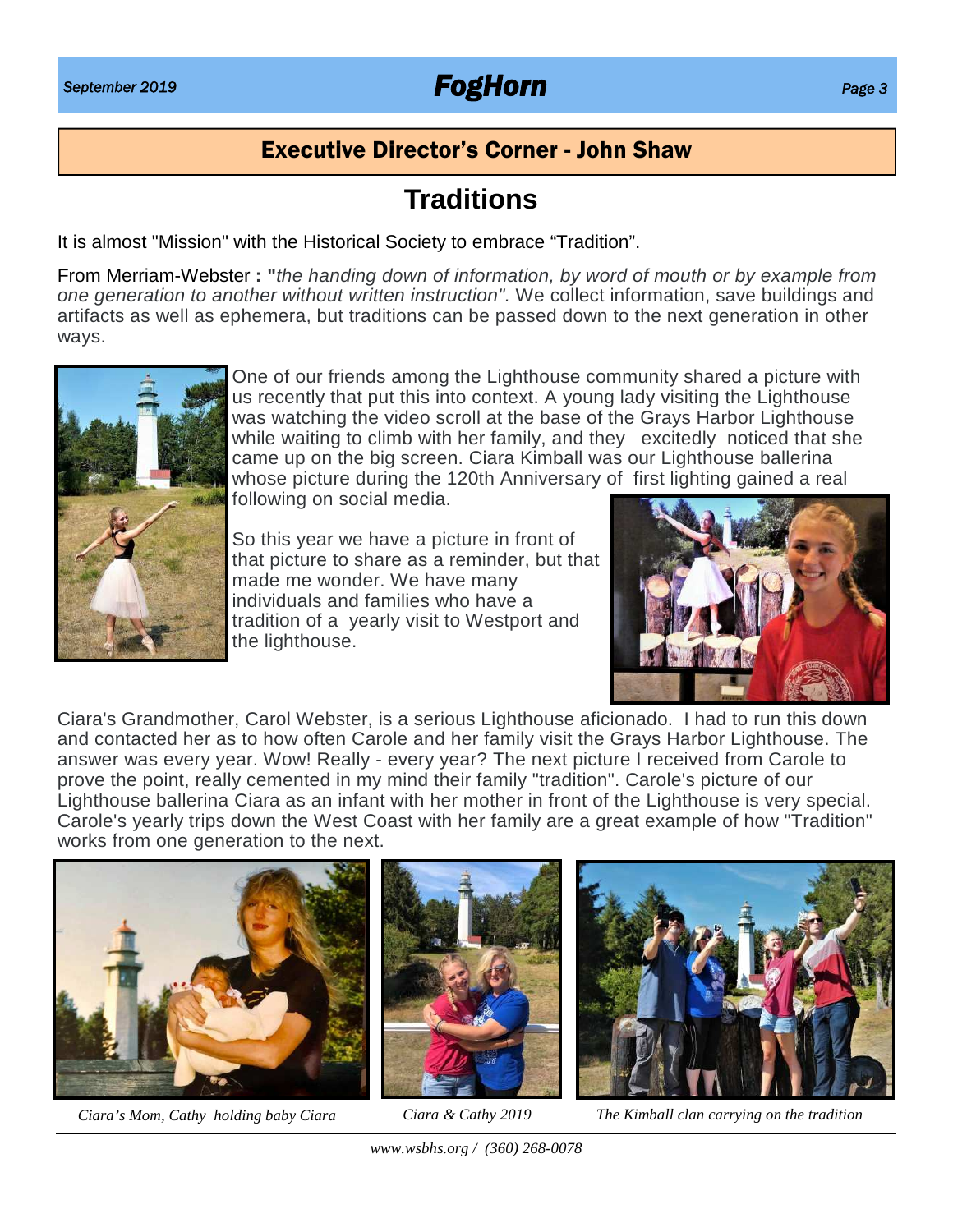## *Page 4 FogHorn September 2019*

### **PLEASE support the following businesses**

### **who support US by their membership and/or donations:**

- Aloha Alabama American Sunset RV & Tent Basket House Gift Shop Blackbeard's Brewery Breaker's Boutique Inn Brumfield Construction Cachalot Kites & Toys Chateau Westport El Rancho Restaurant Englund Marine Supply First Interstate Bank Glenacres Historic Inn
- Gold Rush Charters Grayland Hardware Harbor Marine Supply Havenwyld Ceramics Lighthouse Bistro Lost River Photography Merino's Seafood Merrill Photography Pacific Motel & RV Rogers Engineering Seabird Gift & Candy Shop Security State Bank
- Shoalwater Bay Casino Shop N Kart **Stitches** Twin Harbor Drug Vacations by the Sea Washington Coast Real Estate **WEfish** Westport Inn Westport, LLC Westport LH Writers Retreat Windermere-Westport

We are saddened to announce the passing of Verna MacDonald this last June. A long time Westport community volunteer, Verna is known for her work at the Senior House as well as her attendance at Westport City Council meetings to keep our elected officials 'on their toes'. She was also a supporter of our local Coast Guard and she spearheaded the first Coast Guard Appreciation luncheon in 2014. Verna - you will be sorely missed.



## **Westport South Beach Historical Society**

## **2019 AUTUMN Calendar of Events**

### September:

- 
- Tall Ship Hawaiian Chieftain at the Westport Marina Friday Monday, Sept. 20 47th Operation Shore Patrol Beach Clean-up Saturday, September 21st
- 47th Operation Shore Patrol Beach Clean-up
- Reach the Beach Washington Saturday, September 28th

### October:

- **Annual WSBHS Meeting & Party**
- 
- **Halloween Haunted Lighthouse**

### November:

### December:

- 
- 

122nd Annual 30 Miles of Junque<br>
122 - Tall Ship Hawaiian Chieftain at the Westport Marina Friday - Monday, Sept. 20 - 23

### Friday, October 11th 6:00 pm

Cranberry Festival Cranberry Festival Saturday - Sunday, October 12-13<br>
Halloween Haunted Lighthouse Thursday, October 31st

Thanksgiving Day Thursday, November 28th

Santa by the Sea Saturday, December 7th **WSBHS Holiday Party FIGURE 13th Friday, December 13th**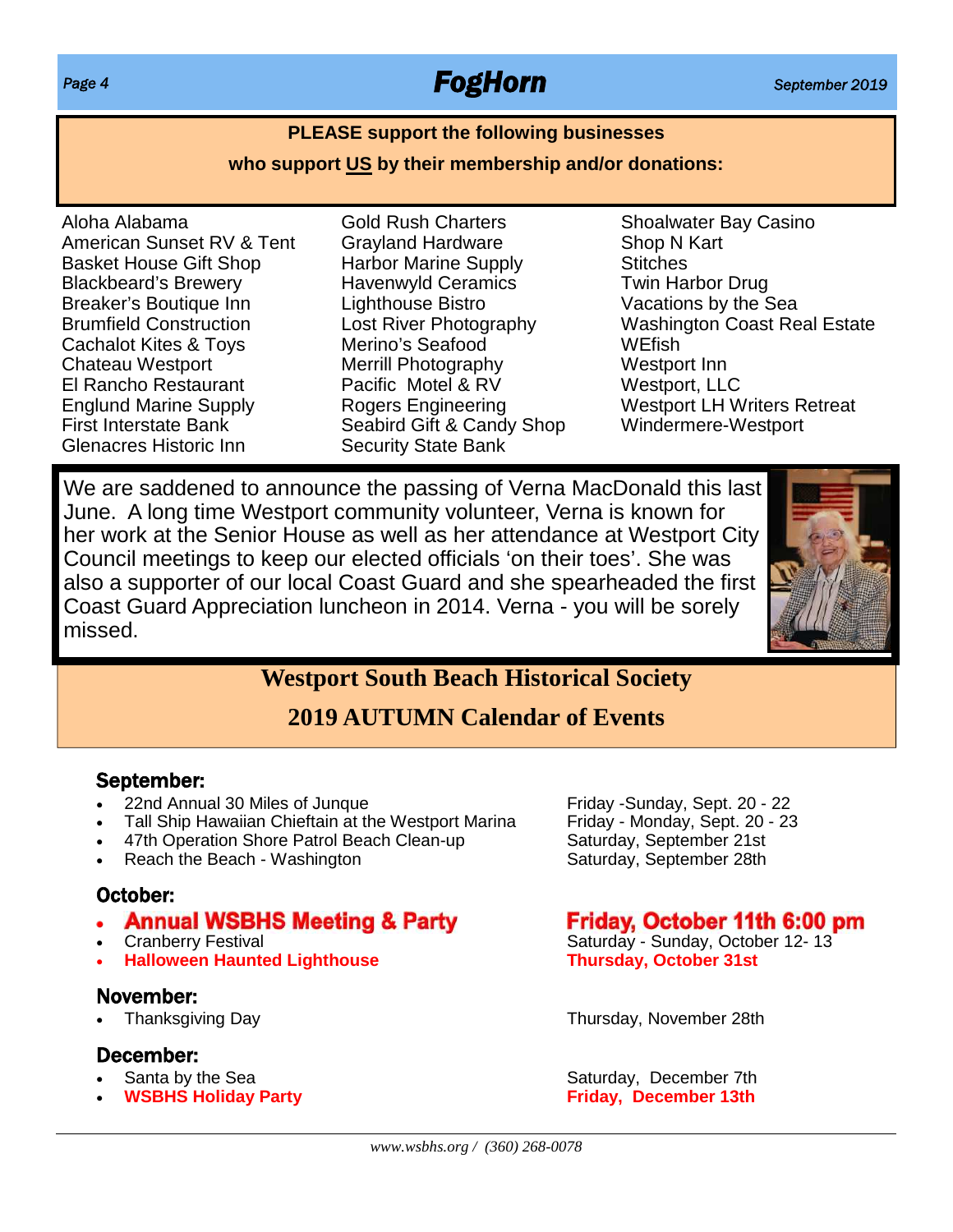## **A #Wildfloats Tale** *- by Marianne Pence*

A few days ago, while walking our regular trek to the jetty and back, a couple of young men were walking towards us. I noticed something shiny in the hand of one of the men. Sure enough, he had one of our floats. We stopped them to find out where he had found it, and if he knew what it was. He had no idea. So we gave him the whole story about WSBHS purchasing a load of genuine Japanese hand blown fishing floats, and that Jeff and I would go out in the evenings and "seed" the beach. Some we threw into the waves, some we tucked into piles of seaweed and others we put behind driftwood all along the beach.

Interestingly enough, this young man was originally from Japan, but has lived in Kirkland for the past 20+ years. I asked him if I could take his picture and send it to the news paper along with his name,"Kentaro Urata". He was more than thrilled, to have found something that came from his home country. Needless to say, he'll be coming back with more of his friends, hoping to find more floats.



## **Annual Membership Meeting & Potluck Party Friday, October 13th 6:00 pm McCausland Hall**

This a true potluck party this year, so please bring is your favorite potluck food to share (although John will probably be bringing a ham).

Come out and meet other members and learn what's happening at the Museum & Lighthouse. We will be honoring our 2019 volunteers of the year and we have some exciting things planned!

**PLEASE** consider volunteering for a position on the Board of Trustees. By-laws changes Elections will be held at this meeting.

Each position is for 3 years. The Board meets on the 2nd Thursday of each month at 6:30 pm. And we always have goodies and chocolate at our meetings. **Contact the museum for more information on becoming part of this FUN group** leading and creating the vision of the Historical Society.

10000000000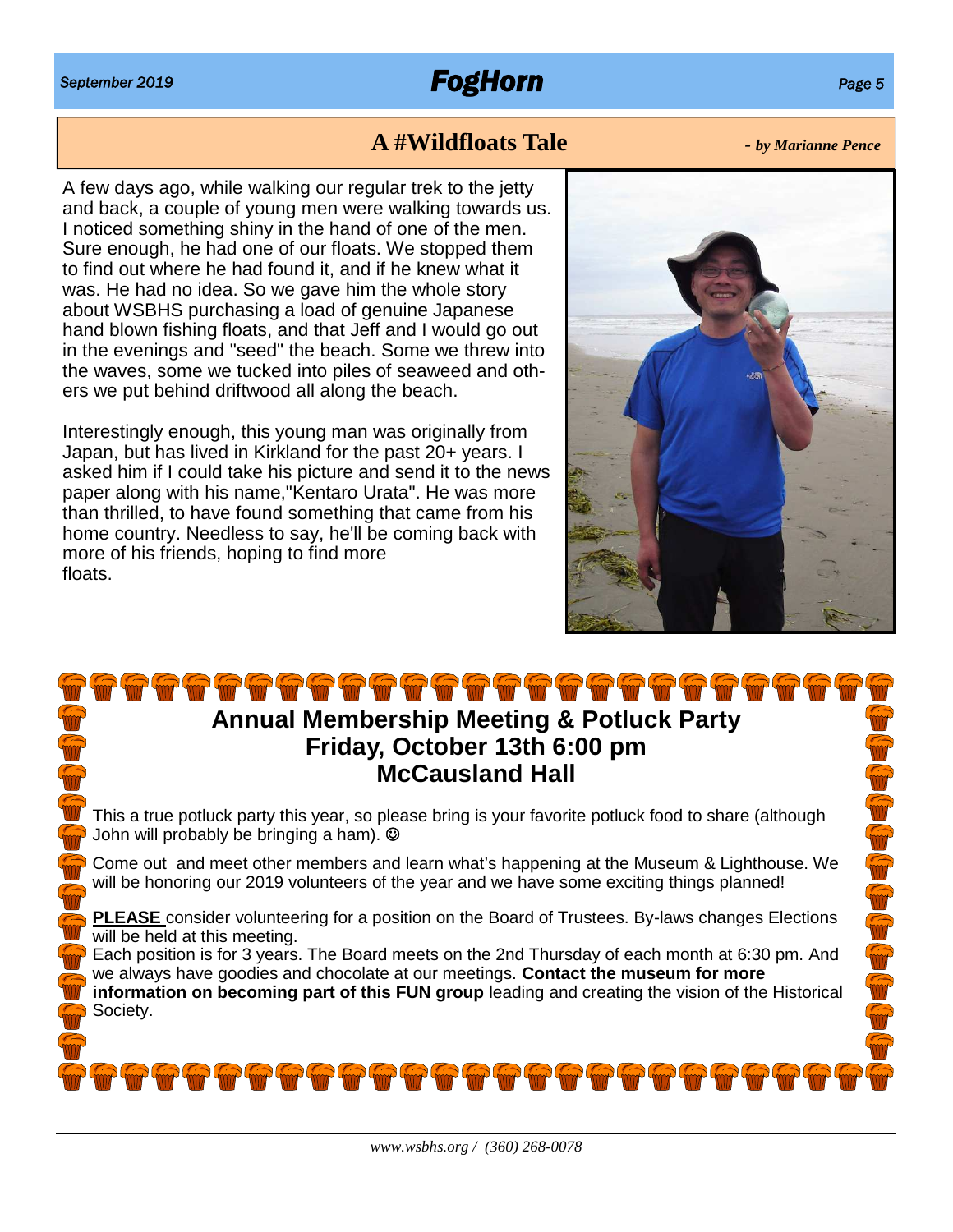## *Page 6 FogHorn September 2019*

### **Kids Corner** *-by Julie Smith*

## **Chief's Coast Guard Puzzle**



- 11. Corridor or hallway on a ship
- 12. Living spaces assigned to personnel aboard a ship
- 14. Period of duty
- 15. Flotation device that you wear
- 16. Another name for the Captain
- 6. Rescue specialist
- 7. To put gear in its proper place
- 8. Front of the boat
- 13. Helicopter used by the US Coast Guard
	- *Created using the Crossword Maker on TheTeachersCorner.net*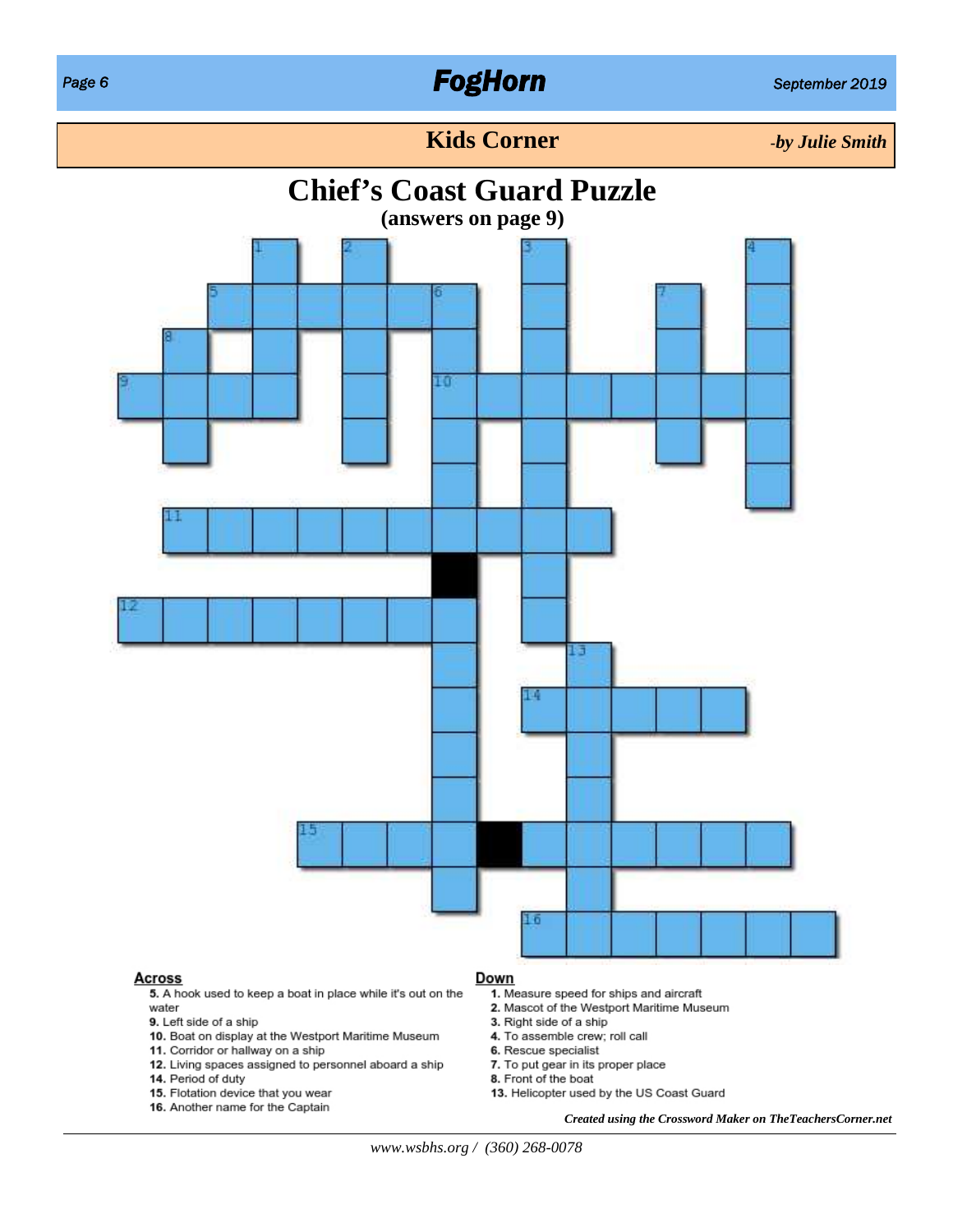## *September 2019 FogHorn Page 7*

## **From the Archives of the Westport South Beach Historical Society - by John Shaw**

The Maritime Museum recently participated in the Port of Grays Harbor's walking tours down Westhaven Drive. To engage and educate visitors, the Port held three public walks that all sold out. In getting ready for these short talks, I was going over some of our old pictures as well as some written source materials we archive. We have a reasonable narrative of the history of our location and the Port, as well as general ideas of key dates in the development of the fishing community. We are always still looking for factual attribution as we develop the depth of the archive and a recent donation helped in connecting some of the pieces of the story. We have received a Kroll's index of property ownership within Grays Harbor County - think GIS before the age of computers. This book would have been active at the County for fast reference on recorded land ownership. The book reflects the 1919 filings with a 1922 update. So as we are looking to what Westport looked like in the day and who owned what we have a solid new reference in helping set dates for the Port's development as well as the fishing fleets. As I am looking at names on new acquisition and note "Finch" and connect it to a recent bit of oral history we are working on:

*....we were just school aged kids in "Westport and Grayland when a prominent philanthropist and investor took title to the land Point Chehalis or we knew as "The Dock Area" and which the Port of Grays Harbor prefers to advertise on their signs as The Westport Marina. The investors name was Ed Finch, builder of the Finch Building in Aberdeen and a highly admired gentleman who preferred to serve his dinner guests on gold plates together with Haviland China. Ed Kaakinen also is reported to have told others that Ed Finch once offered him the sand spit for a ridiculously low price but Ed said he didn't have the money at the time the offer was made.......Richard (Big Dick) Ultigan was elected Port Commissioner during the 1928 campaign. One of his promises was more jobs on the waterfront and building port facilities. So the first major changes began to appear in the vicinity of Westport with the building of the first short piling and plank pier jutting into the bay from the sand shore line of "the cove". Later to become known locally as Westhaven. The outer end of the pier formed a letter "T" shape while extending from the two wings were ramps walkways leading down to the water level floats. Until the pier appeared as stated, earlier the trolling boats, gillnetters or ring netting crab fisherman there have been during the seasons either berthed in Hoquiam or Wishkah rivers or anchored on the cove accessed by small prams and dinghies..... (recording of as yet unknown speaker).*





In addition to "Finch" we see so many notable Grays Harbor names having invested in the South Beach of the era. Benn, Roberts, Polson, Armstrong, Emerson and even William Boeing. We are always working to tighten up the local time line in our archives and we encourage everyone to share the "bits and pieces" they come across. They do all connect.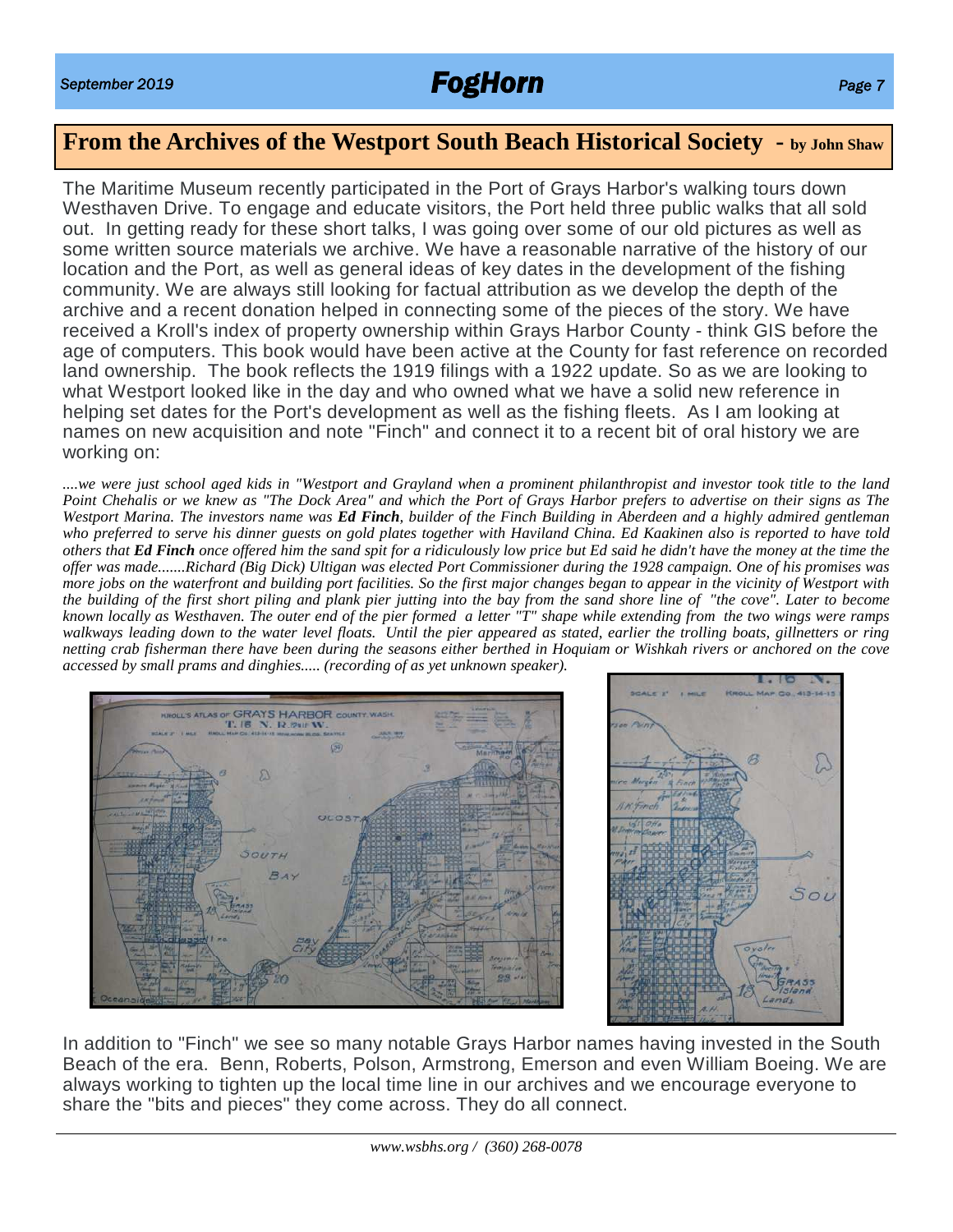## *Page 8 FogHorn September 2019*

## **Proposed Bylaw Changes**

In 2015, the Board of Trustees, with the membership's approval, expanded the Board by two positions hoping that the expanded number of Trustees would more efficiently direct our organization.. It will soon be 2020, and in the five past years, it has been near impossible to fill those extra positions from the shrinking population of our small community. So, the Board of Trustees is proposing the following changes to our by-laws for the membership's approval at the October Annual Meeting. Basically, Board Positions 2 and 3 are eliminated and positions 4 and 5 are renamed to 2 and 3. No changes to terms or election cycles occurs, and the by-law language is simplified.

The two Bylaw sections under consideration for change as they read now:

### **ARTICLE II GOVERNMENT**

Section 1. The officers of the corporation shall be a president, a vice-president, a secretary, a treasurer, and a board of Five (5) trustees.

### **ARTICLE III ELECTION OF OFFICERS AND TRUSTEES**

Section 3: Election cycles are timed so that three (3) positions are up for election each year on a rotating basis. To facilitate this process the cycle will start during the October 2015 election for terms starting in January 2016.

- **Cycle 1**: President election in Oct 2015 term from Jan. 2016 thru Dec. 2018 Vice President – election in Oct 2015 - term from Jan. 2016 thru Dec. 2018 Board Position 2 - election in Oct 2015 - term from Jan. 2016 thru Dec. 2018
- **Cycle 2**: Secretary election in Oct 2015 term Jan. 2016 thru Dec. 2016,

in Oct. 2016 election for term from Jan. 2017 thru Dec. 2019

- Board Position 1 election in Oct 2015 term Jan. 2016 thru Dec. 2016, in Oct. 2016 election for term from Jan. 2017 thru Dec. 2019
- Board Position 3 election in Oct 2015 term Jan. 2016 thru Dec. 2016, in Oct. 2016 election for term from Jan. 2017 thru Dec. 2019
- **Cycle 3**: Treasurer election in Oct 2015 term Jan. 2016 thru Dec. 2017, in Oct. 2017 election for term from Jan 2018 thru Dec. 2020
	- Board Position 4 election in Oct 2015 term Jan. 2016 thru Dec. 2017, in Oct. 2017 election for term from Jan 18 thru Dec. 2020
	- Board Position 5 election in Oct 2015 term Jan. 2016 thru Dec. 2017, in Oct. 2017 election for term from Jan 2018 thru Dec. 2020

### **The Proposed Bylaw changes to those sections:**

### **ARTICLE II GOVERNMENT**

Section 1. The officers of the corporation shall be a president, a vice-president, a secretary, a treasurer, and a board of Three (3) trustees.

### **ARTICLE III ELECTION OF OFFICERS AND TRUSTEES**

Section 3: Election cycles are timed so that no more than three (3) positions are up for election each year on a rotating basis as listed below.

**Cycle 1**: President and Vice President – current terms ending December 31, 2021.

**Cycle 2:** Treasurer and Board Positions 2 and 3 – current terms ending December 31, 2020.

**Cycle 3:** Secretary and Board Position 1 – current terms ending December 31, 2019.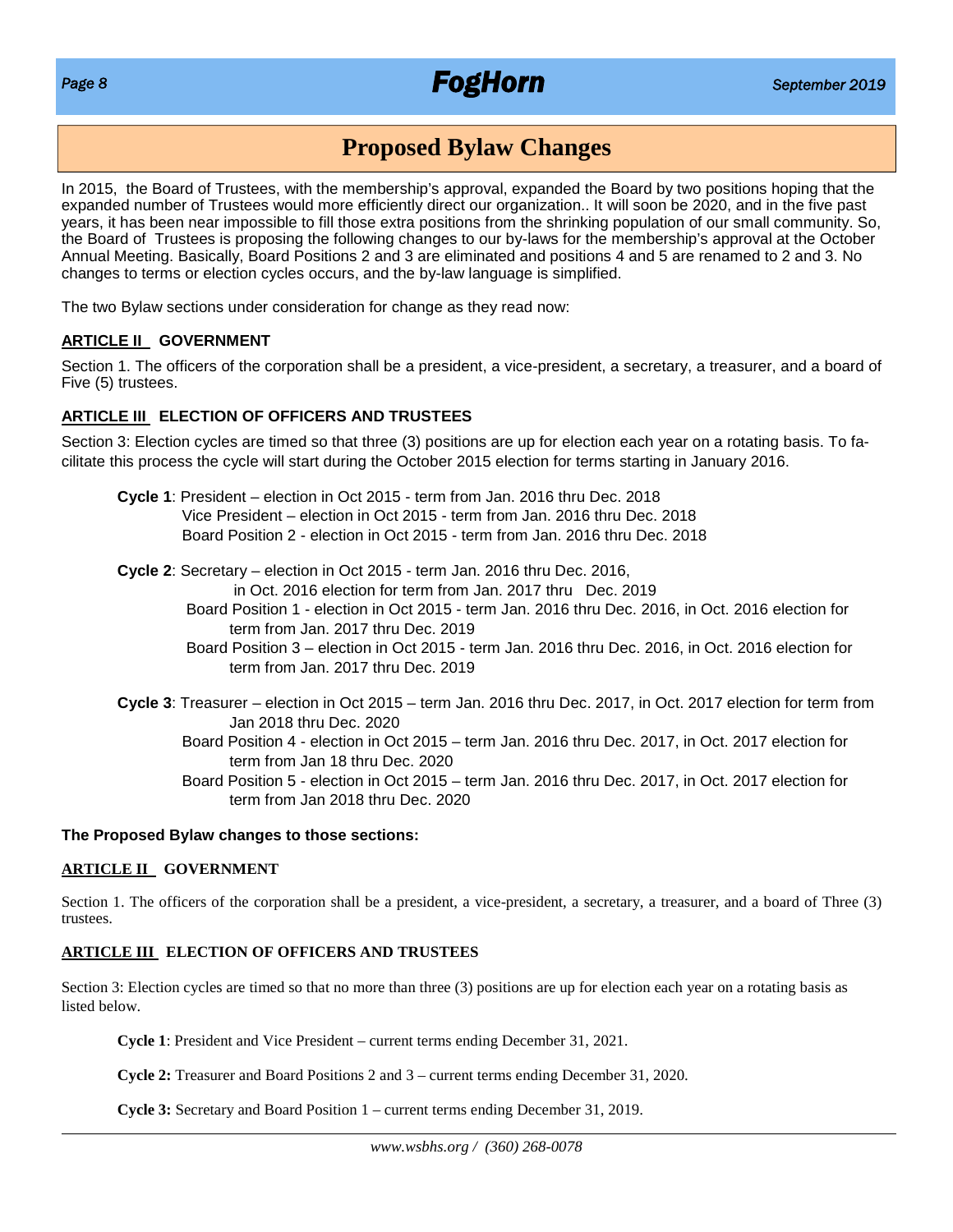## *September 2019 FogHorn Page 9*

## **Thank You Work Campers!!**



**A Special thank you to our wonderful 2019 work campers !**

They are critical to our success during out tourist season and not only that - they are a great group of folks from around the country. Ken and Vicky Tripp, Brenda Grano and Ralston and Debra Machen. We could not do it without you all.



*www.wsbhs.org / (360) 268-0078*